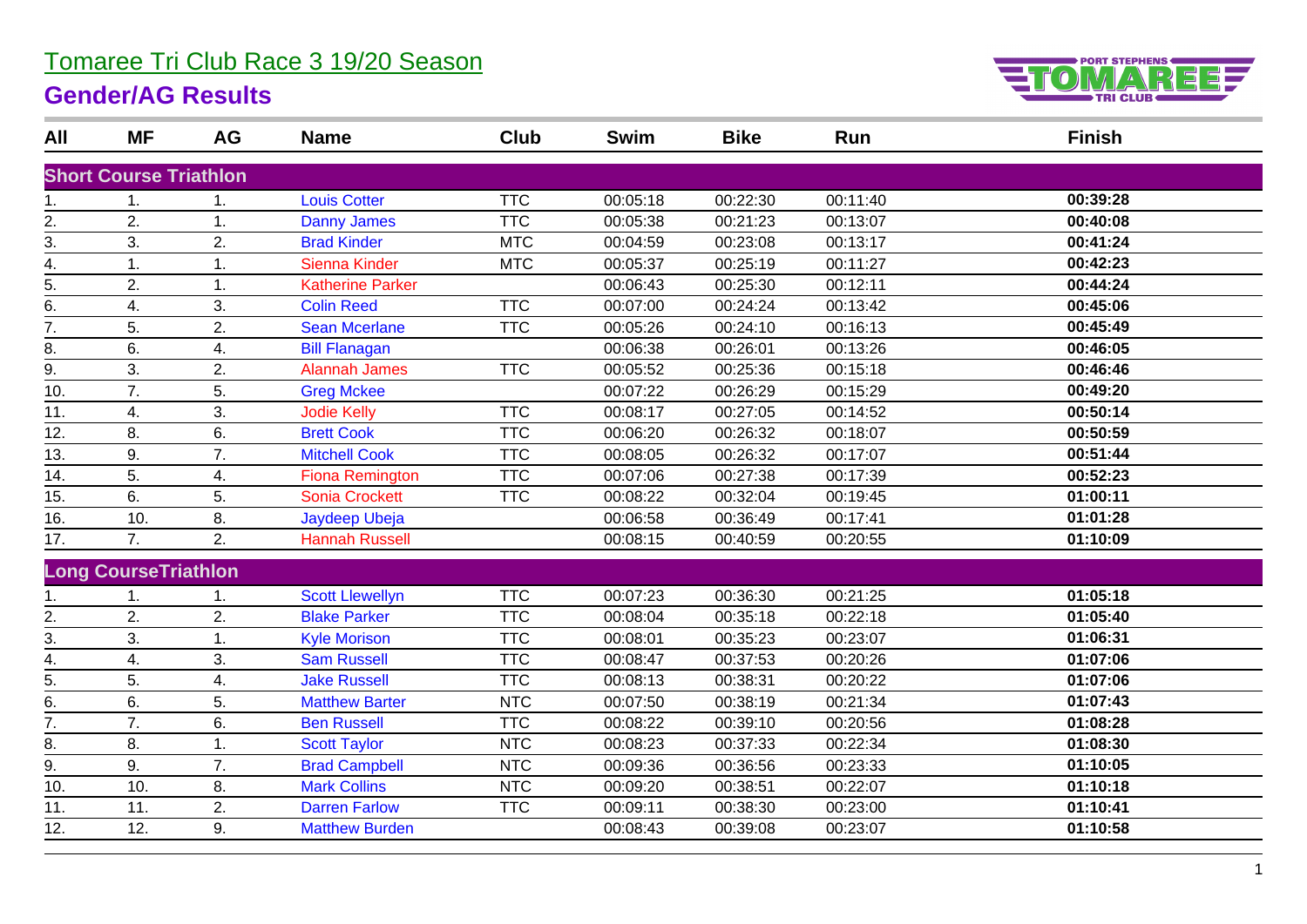# Tomaree Tri Club Race 3 19/20 Season

## **Gender/AG Results**



| All               | <b>MF</b> | AG  | <b>Name</b>               | Club       | <b>Swim</b> | <b>Bike</b> | Run      | <b>Finish</b> |
|-------------------|-----------|-----|---------------------------|------------|-------------|-------------|----------|---------------|
| 13.               | 13.       | 10. | <b>Pete Bacon</b>         |            | 00:09:22    | 00:38:54    | 00:23:25 | 01:11:41      |
| 14.               | 14.       | 3.  | <b>Adam Stanley</b>       | <b>TTC</b> | 00:08:19    | 00:39:06    | 00:24:57 | 01:12:22      |
| 15.               | 15.       | 11. | <b>Jarrad Ross</b>        |            | 00:08:39    | 00:41:39    | 00:22:28 | 01:12:46      |
| 16.               | 16.       | 12. | <b>Peter Hipwell</b>      | TTC        | 00:09:07    | 00:38:36    | 00:25:04 | 01:12:47      |
| 17.               | 17.       | 13. | <b>Thomas Challen</b>     | <b>TTC</b> | 00:08:55    | 00:39:06    | 00:25:10 | 01:13:11      |
| 18.               | 18.       | 4.  | <b>Mick Williams</b>      | <b>TTC</b> | 00:09:12    | 00:40:50    | 00:24:52 | 01:14:54      |
| 19.               | 19.       | 5.  | <b>Beven Ernst</b>        |            | 00:09:01    | 00:39:57    | 00:26:18 | 01:15:16      |
| 20.               | 20.       | 6.  | <b>Steven Beach</b>       | <b>TTC</b> | 00:09:48    | 00:40:28    | 00:25:18 | 01:15:34      |
| $\overline{21}$ . | 1.        | 1.  | <b>Jessica Purbrick</b>   |            | 00:08:58    | 00:44:35    | 00:22:47 | 01:16:20      |
| 22.               | 21.       | 14. | <b>Eric West</b>          | <b>TTC</b> | 00:09:44    | 00:40:13    | 00:27:01 | 01:16:58      |
| 23.               | 22.       | 15. | <b>James Johnston</b>     | <b>TTC</b> | 00:11:20    | 00:41:36    | 00:24:06 | 01:17:02      |
| 24.               | 23.       | 7.  | <b>Cal Cotter</b>         | <b>TTC</b> | 00:08:32    | 00:39:37    | 00:31:14 | 01:19:23      |
| 25.               | 24.       | 8.  | <b>Jason Mcerlane</b>     | <b>TTC</b> | 00:09:28    | 00:40:18    | 00:29:37 | 01:19:23      |
| $\overline{26}$ . | 25.       | 16. | <b>Mitchell Friend</b>    | <b>TTC</b> | 00:10:01    | 00:43:06    | 00:26:18 | 01:19:25      |
| 27.               | 26.       | 9.  | <b>Jon Dixon</b>          | <b>MTC</b> | 00:10:01    | 00:45:08    | 00:24:59 | 01:20:08      |
| 28.               | 27.       | 17. | <b>Christopher Stone</b>  |            | 00:09:43    | 00:44:43    | 00:25:49 | 01:20:15      |
| 29.               | 2.        | 2.  | <b>Nichole Dean</b>       | <b>TTC</b> | 00:09:19    | 00:44:10    | 00:29:17 | 01:22:46      |
| 30.               | 3.        | 1.  | <b>Tania Farlow</b>       | <b>TTC</b> | 00:09:43    | 00:46:08    | 00:28:32 | 01:24:23      |
| 31.               | 28.       | 10. | <b>Graeme Chamberlain</b> | <b>TTC</b> | 00:11:32    | 00:44:58    | 00:28:04 | 01:24:34      |
| 32.               | 29.       | 18. | <b>Nathan Vincent</b>     |            | 00:12:29    | 00:45:39    | 00:26:32 | 01:24:40      |
| 33.               | 30.       | 11. | <b>Mark Threadgate</b>    | <b>MTC</b> | 00:09:59    | 00:47:07    | 00:27:47 | 01:24:53      |
| 34.               | 4.        | 2.  | <b>Sharon Molloy</b>      | <b>TTC</b> | 00:11:35    | 00:46:11    | 00:27:18 | 01:25:04      |
| 35.               | 31.       | 12. | <b>Allan Lawrence</b>     | <b>TTC</b> | 00:11:28    | 00:47:02    | 00:26:41 | 01:25:11      |
| 36.               | 5.        | 3.  | Angela Hipwell            |            | 00:11:26    | 00:45:36    | 00:28:34 | 01:25:36      |
| 37.               | 32.       | 19. | <b>Wade Vincent</b>       |            | 00:12:25    | 00:47:32    | 00:26:16 | 01:26:13      |
| 38.               | 6.        | 4.  | <b>Alice Ohara</b>        |            | 00:11:06    | 00:46:55    | 00:28:55 | 01:26:56      |
| 39.               | 33.       | 13. | <b>Neal Cook</b>          |            | 00:10:54    | 00:48:17    | 00:29:23 | 01:28:34      |
| 40.               | 34.       | 20. | <b>Adam Low</b>           |            | 00:15:38    | 00:46:43    | 00:26:14 | 01:28:35      |
| 41.               | 7.        | 3.  | <b>Laura Burr</b>         | <b>TTC</b> | 00:13:00    | 00:50:45    | 00:26:56 | 01:30:41      |
| 42.               | 35.       | 14. | <b>Justin Cooper</b>      |            | 00:11:21    | 00:48:06    | 00:34:40 | 01:34:07      |
| $\overline{43}$ . | 8.        | 5.  | <b>Sandi Preston</b>      |            | 00:11:25    | 00:53:45    | 00:30:49 | 01:35:59      |
| $\overline{44}$ . | 9.        | 4.  | <b>Sammy Reid</b>         | <b>MTC</b> | 00:12:11    | 00:52:51    | 00:37:47 | 01:42:49      |